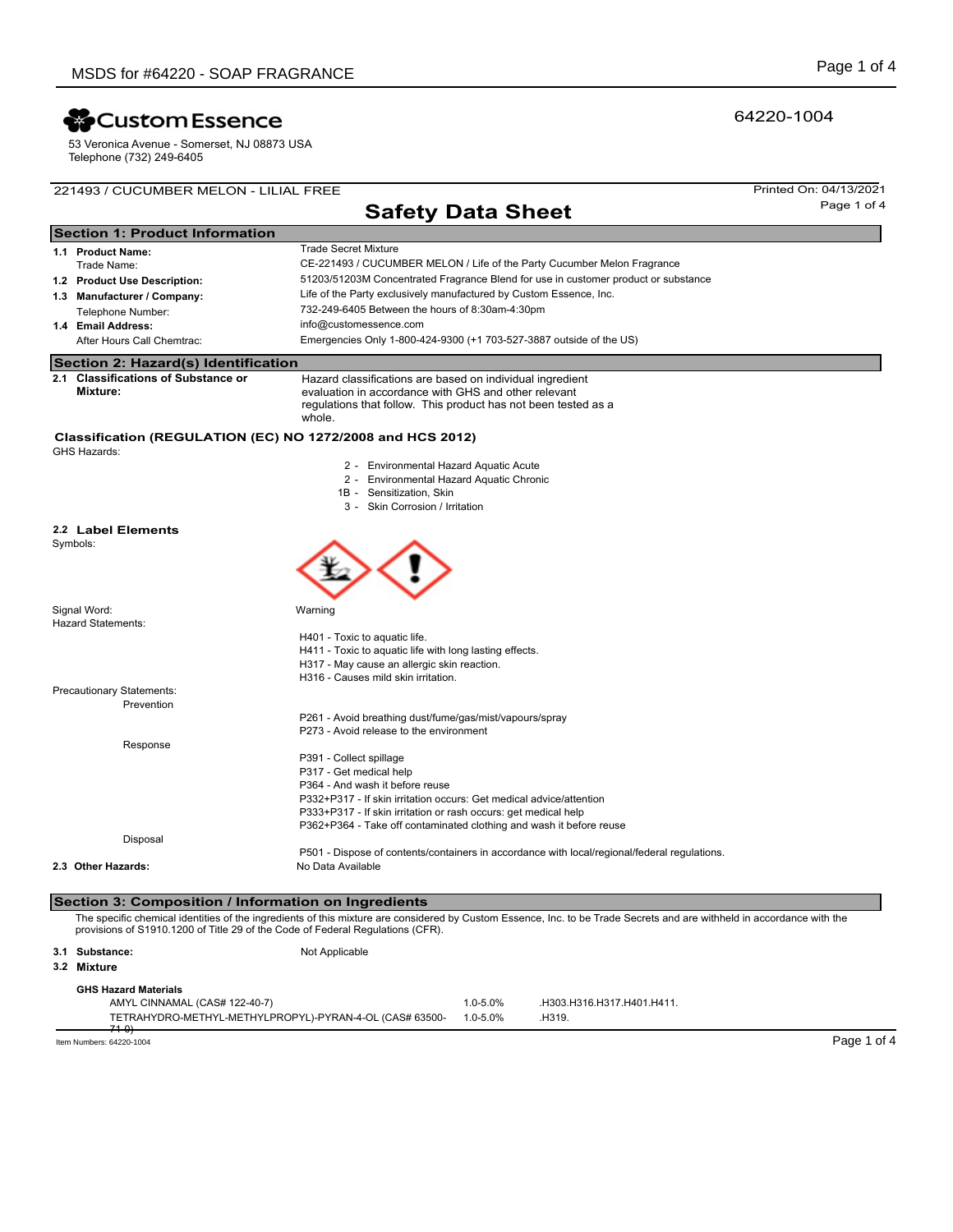## 221493 / CUCUMBER MELON - LILIAL FREE Printed On: 04/13/2021

**Safety Data Sheet** Page 2 of 4

|     | CYCLAMEN ALDEHYDE (CAS# 103-95-7)                                                           |                                                                                                           | 1.0-5.0%     | .H303.H315.H317.H401.H412.                                                                                                                                                                                                                                                                      |
|-----|---------------------------------------------------------------------------------------------|-----------------------------------------------------------------------------------------------------------|--------------|-------------------------------------------------------------------------------------------------------------------------------------------------------------------------------------------------------------------------------------------------------------------------------------------------|
|     | LINALYL ACETATE (CAS# 115-95-7)                                                             |                                                                                                           | 1.0-5.0%     | .H315.H317.H319.H402.                                                                                                                                                                                                                                                                           |
|     | BENZYL ACETATE (CAS# 140-11-4)                                                              |                                                                                                           | 1.0-5.0%     | .H303.H316.H401.H412.                                                                                                                                                                                                                                                                           |
|     | 2-T-BUTYLCYCLOHEXYL ACETATE (CAS# 88-41-5)                                                  |                                                                                                           | 1.0-5.0%     | .H303.H316.H401.H411.                                                                                                                                                                                                                                                                           |
|     | LINALOOL (CAS# 78-70-6)                                                                     |                                                                                                           | 1.0-5.0%     | .H303.H315.H317.H319.H402.                                                                                                                                                                                                                                                                      |
|     | PHENOXYETHYL ISOBUTYRATE (CAS# 103-60-6)                                                    |                                                                                                           | 1.0-5.0%     | .H316.                                                                                                                                                                                                                                                                                          |
|     | BENZYL PROPIONATE (CAS# 122-63-4)                                                           |                                                                                                           | $0.1 - 1.0%$ | .H303.                                                                                                                                                                                                                                                                                          |
|     | TRICYCLODECENYL ACETATE (CAS# 5413-60-5)                                                    |                                                                                                           | $0.1 - 1.0%$ | .H303.                                                                                                                                                                                                                                                                                          |
|     | 4-TERT-BUTYLCYCLOHEXYL ACETATE (CAS# 32210-23-4)                                            |                                                                                                           | $0.1 - 1.0%$ | .H303.                                                                                                                                                                                                                                                                                          |
|     | TERPINEOL ALPHA (CAS# 98-55-5)                                                              |                                                                                                           | $0.1 - 1.0%$ | .H303.                                                                                                                                                                                                                                                                                          |
|     | METHYLENEDIOXYPHENYL METHYLPROPANAL (CAS# 1205-17-0)                                        |                                                                                                           | $0.1 - 1.0%$ | .H303.                                                                                                                                                                                                                                                                                          |
|     | TRIMETHYLUNDECENAL (CAS# 141-13-9)                                                          |                                                                                                           | $0.1 - 1.0%$ | .H400.H410.                                                                                                                                                                                                                                                                                     |
|     | PRENYL ACETATE (CAS# 1191-16-8)                                                             |                                                                                                           | $0.1 - 1.0%$ | .H303.                                                                                                                                                                                                                                                                                          |
|     | ALLYL HEXANOATE (CAS# 123-68-2)                                                             |                                                                                                           | $0.1 - 1.0%$ | .H301.H331.H311.H400.                                                                                                                                                                                                                                                                           |
|     | CITRONELLOL (CAS# 106-22-9)                                                                 |                                                                                                           | $0.1 - 1.0%$ | .H303.H313.                                                                                                                                                                                                                                                                                     |
|     | CITRUS AURANTIUM DULCIS (ORANGE) PEEL OIL (CAS# 8008-57-9)                                  |                                                                                                           | $0.1 - 1.0%$ | .H317.                                                                                                                                                                                                                                                                                          |
|     | 6-METHYL-5-HEPTEN-2-ONE (CAS# 110-93-0)                                                     |                                                                                                           | < 0.1%       | .H303.                                                                                                                                                                                                                                                                                          |
|     |                                                                                             |                                                                                                           |              |                                                                                                                                                                                                                                                                                                 |
|     | <b>Section 4: First Aid Measures</b>                                                        |                                                                                                           |              |                                                                                                                                                                                                                                                                                                 |
|     | 4.1 Description of First Aid Measures<br>General:                                           |                                                                                                           |              | If medical advice/attention is needed, have this safety data sheet or label at hand and seek medical advice immediately.                                                                                                                                                                        |
|     | Inhalation:                                                                                 | If inhaled, remove to fresh air. Seek medical attention immediately.                                      |              |                                                                                                                                                                                                                                                                                                 |
|     |                                                                                             |                                                                                                           |              |                                                                                                                                                                                                                                                                                                 |
|     | Eye Contact:                                                                                | or develop.                                                                                               |              | Flush immediately with cold water for at least 15 minutes. Remove contact lenses. Seek medical advice if symptoms persist                                                                                                                                                                       |
|     | Skin Contact:                                                                               |                                                                                                           |              | Wash affected areas with soap and water. Seek medical advice if symptoms persist or develop. Remove contaminated clothe                                                                                                                                                                         |
|     | Ingestion:                                                                                  |                                                                                                           |              | Do NOT induce vomiting unless advised by poison control or physician. Never give anything by mouth to an unconscious                                                                                                                                                                            |
|     |                                                                                             | person. Seek medical attention immediately. Rinse mouth with water.                                       |              |                                                                                                                                                                                                                                                                                                 |
|     | 4.2 Most important symptoms and effects, both No information available<br>acute and delayed |                                                                                                           |              |                                                                                                                                                                                                                                                                                                 |
|     | 4.3 Indication of immediate medical attention<br>and special treatment needed               | No information available                                                                                  |              |                                                                                                                                                                                                                                                                                                 |
|     |                                                                                             |                                                                                                           |              |                                                                                                                                                                                                                                                                                                 |
|     | <b>Section 5: Fire Fighting Measures</b>                                                    |                                                                                                           |              |                                                                                                                                                                                                                                                                                                 |
|     | 5.1 Extinguishing media:                                                                    | Carbon Dioxide(CO2), Dry chemical or foam. Use as spray only                                              |              |                                                                                                                                                                                                                                                                                                 |
|     | 5.2 Special hazards arising from substance or mixture                                       |                                                                                                           |              |                                                                                                                                                                                                                                                                                                 |
|     |                                                                                             | -Do not use water on burning material                                                                     |              |                                                                                                                                                                                                                                                                                                 |
|     |                                                                                             | -Avoid sources of ignition (eg. sparks, open flames, heat) near empty containers                          |              |                                                                                                                                                                                                                                                                                                 |
|     | 5.3 Advice for firefighters                                                                 | No specific advice                                                                                        |              |                                                                                                                                                                                                                                                                                                 |
|     | <b>Section 6: Accidental Release Measures</b>                                               |                                                                                                           |              |                                                                                                                                                                                                                                                                                                 |
| 6.1 | Personal Precautions, Protective Equipment, and                                             |                                                                                                           |              | Remove all sources of ignition. Avoid inhalation, skin, and eye contact. Ensure proper ventilation.                                                                                                                                                                                             |
|     | <b>Emergency Procedures:</b>                                                                |                                                                                                           |              |                                                                                                                                                                                                                                                                                                 |
|     | 6.2 Environmental Precautions:                                                              | releases to the appropriate local, state, and federal agencies.                                           |              | Discharge into the environment must be avoided. Keep out of sewers, drainage areas, or waterways. Report spills and                                                                                                                                                                             |
|     |                                                                                             |                                                                                                           |              |                                                                                                                                                                                                                                                                                                 |
|     | 6.3 Methods for containment and cleaning up:                                                | with regulations. Then wash with detergent and water.                                                     |              | Soak with sweeping compound or similar absorbent material. Discard in suitable waste container and dispose in accordance                                                                                                                                                                        |
|     |                                                                                             |                                                                                                           |              |                                                                                                                                                                                                                                                                                                 |
|     | Section 7: Handling and Storage                                                             |                                                                                                           |              |                                                                                                                                                                                                                                                                                                 |
|     | 7.1 Precautions for safe handling:                                                          |                                                                                                           |              | Keep away from sparks, open flames, and excessive temperatures. Avoid contact with skin, eyes, or clothing. Avoid inhalation. Always keep<br>container tightly closed and labeled. Avoid eating, drinking, and smoking near areas where material is stored or handled. Wear appropriate gloves, |
|     |                                                                                             | eye, and face protection. Follow good personal hygiene.                                                   |              |                                                                                                                                                                                                                                                                                                 |
|     |                                                                                             |                                                                                                           |              | 7.2 Precautions for safe storage, including any Store in a cool, dry area with adequate ventilation. Keep container tightly closed when not in use.                                                                                                                                             |
|     | incompatibilities:                                                                          |                                                                                                           |              |                                                                                                                                                                                                                                                                                                 |
|     |                                                                                             |                                                                                                           |              |                                                                                                                                                                                                                                                                                                 |
|     | Empty container handling:                                                                   | not reuse or alter containers in any way.                                                                 |              | Empty containers should be completely drained, properly closed and returned to a drum or container disposal service. Do                                                                                                                                                                         |
|     | 7.3 Specific end uses:                                                                      | No Information Available                                                                                  |              |                                                                                                                                                                                                                                                                                                 |
|     | Section 8: Exposure Control / Personal Protection                                           |                                                                                                           |              |                                                                                                                                                                                                                                                                                                 |
|     | 8.1 Control Parameters                                                                      | Not established                                                                                           |              |                                                                                                                                                                                                                                                                                                 |
|     | 8.2 Exposure Controls                                                                       | Avoid high temperatures while processing.                                                                 |              |                                                                                                                                                                                                                                                                                                 |
|     |                                                                                             |                                                                                                           |              |                                                                                                                                                                                                                                                                                                 |
|     | <b>Engineering Controls</b><br><b>Environmental Exposure Controls</b>                       | Appropriate ventilation is required where product is handled and used.<br>Minimize environmental release. |              |                                                                                                                                                                                                                                                                                                 |

Item Numbers: 64220-1004 Page 2 of 4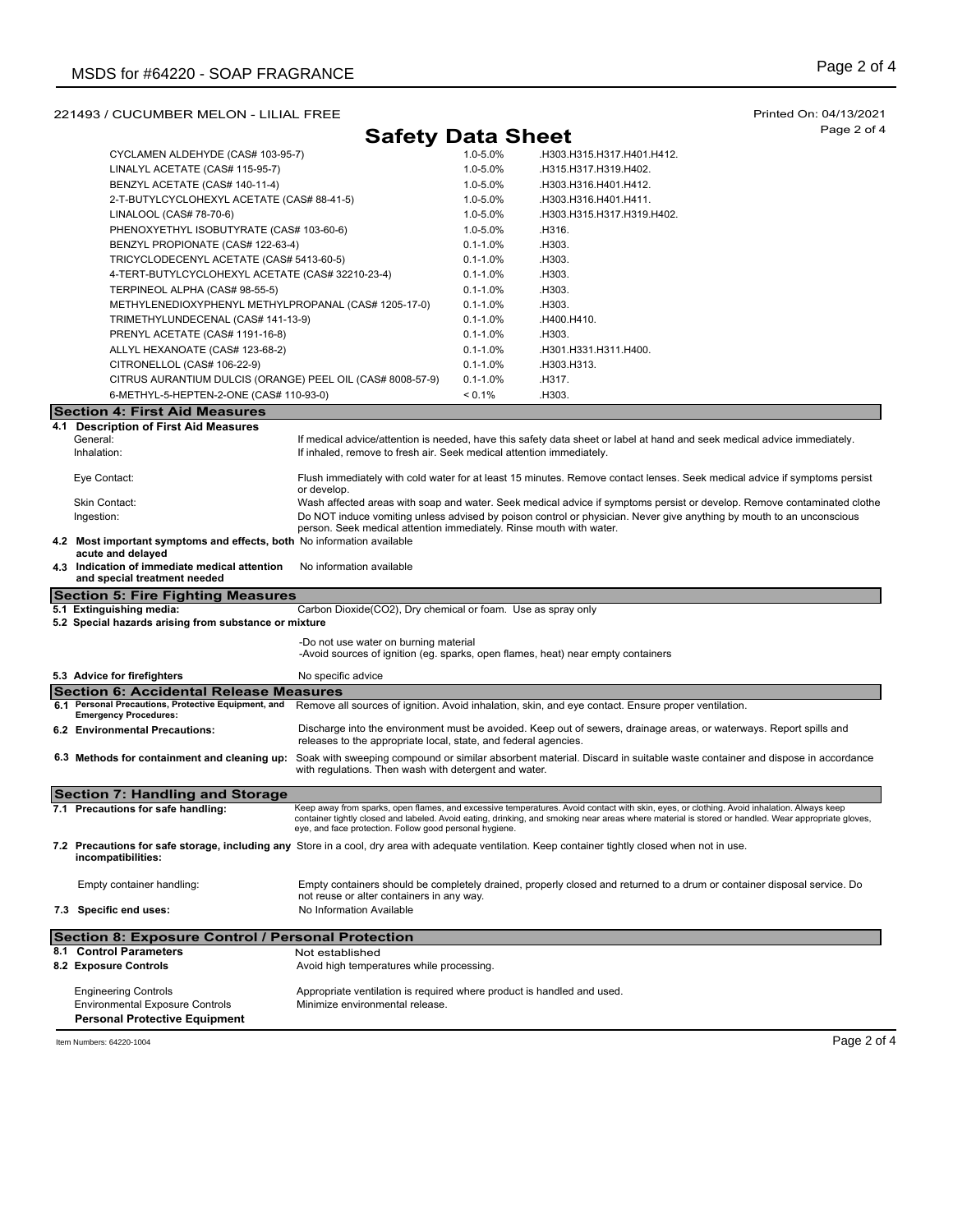## 221493 / CUCUMBER MELON - LILIAL FREE Printed On: 04/13/2021

# **Safety Data Sheet** Page 3 of 4

|      |                                                                                       | <b>OUIULY DULU ONUU</b>                                                                                                                                                                   |
|------|---------------------------------------------------------------------------------------|-------------------------------------------------------------------------------------------------------------------------------------------------------------------------------------------|
|      | Respiratory protection:                                                               | Respirators should be selected based on the form and concentration of contaminant in air and in accordance with OSHA (29                                                                  |
|      |                                                                                       | CFR 1910.134). Usually not required.                                                                                                                                                      |
|      | Protective clothing:                                                                  | When contact is likely, wear protective gloves and clothing.                                                                                                                              |
|      | Eye protection:                                                                       | Use goggles or face shield when eye contact might occur.                                                                                                                                  |
|      | HMIS PPE Code:                                                                        | B (Safety glasses, gloves)                                                                                                                                                                |
|      | Occupational exposure limits:                                                         | Have not been established                                                                                                                                                                 |
|      | <b>Section 9: Physical and Chemical Properties</b>                                    |                                                                                                                                                                                           |
|      | 9.1 Information on basic physical and chemical properties                             |                                                                                                                                                                                           |
|      | <b>Physical State:</b>                                                                | Liquid                                                                                                                                                                                    |
|      |                                                                                       | <b>YELLOW</b>                                                                                                                                                                             |
|      | Color (Gardner Scale):                                                                |                                                                                                                                                                                           |
|      | Odor:                                                                                 | To match target                                                                                                                                                                           |
|      | Odor Threshold:                                                                       | No Data Available                                                                                                                                                                         |
|      | pH value $@$ 20 $°C$ :                                                                | No Data Available                                                                                                                                                                         |
|      | Vapor Pressure (mm Hg @ 20°C) :                                                       | 0.088                                                                                                                                                                                     |
|      | Specific Gravity:                                                                     | 1.004                                                                                                                                                                                     |
|      | Relative Vapor Density (air = 1):                                                     | >1                                                                                                                                                                                        |
|      | Solubility in Water:                                                                  | NO.                                                                                                                                                                                       |
|      | Viscosity:                                                                            | No Data Available                                                                                                                                                                         |
|      | Flashpoint (TCCC):                                                                    | 208 F                                                                                                                                                                                     |
|      | Melting Point/Freezing Point:                                                         | No Data Available                                                                                                                                                                         |
|      |                                                                                       |                                                                                                                                                                                           |
|      | <b>Boiling Point:</b>                                                                 | No Data Available                                                                                                                                                                         |
|      | Volatile Organic Compound Percentage:                                                 | 3.45                                                                                                                                                                                      |
|      | Evaporation Rate:                                                                     | No Data Available                                                                                                                                                                         |
|      | Partition Coefficient: n-octanol/water:                                               | No Data Available                                                                                                                                                                         |
|      | Lower Explosion Limit:                                                                | Product does not present an explosion hazard                                                                                                                                              |
|      | Upper Explosion Limit:                                                                | Product does not present an explosion hazard                                                                                                                                              |
|      | Auto-ignition Temperature:                                                            | Product is not self igniting                                                                                                                                                              |
|      | Decomposition Temperature:                                                            | No Data Available                                                                                                                                                                         |
|      | <b>Hydrocarbon Content:</b>                                                           | 0.10%                                                                                                                                                                                     |
|      | 9.2 Other Safety Information:                                                         | None                                                                                                                                                                                      |
|      | <b>Section 10: Stability and Reactivity</b>                                           |                                                                                                                                                                                           |
|      |                                                                                       | Will not react violently with water.                                                                                                                                                      |
|      | 10.1 Reactivity:                                                                      | Stable under normal temperature conditions (65-85 degrees F) and recommended use.                                                                                                         |
|      | 10.2 Chemical Stability:                                                              | Presents no significant reactivity hazard.                                                                                                                                                |
|      | 10.3 Possibility of Hazardous Reactions:                                              | None known.                                                                                                                                                                               |
|      | 10.4 Conditions to Avoid:                                                             |                                                                                                                                                                                           |
|      |                                                                                       | Avoid sources of ignition.<br>Avoid extremes of temperature, direct sunlight, and temperatures close to flashpoint.                                                                       |
|      | 10.5 Incompatible Materials:                                                          | Avoid contact with strong acids, alkalis, or oxidizing agents.                                                                                                                            |
|      | 10.6 Hazardous Decomposition Products:                                                | None known.                                                                                                                                                                               |
|      |                                                                                       |                                                                                                                                                                                           |
|      | Section 11: Toxicological Effects                                                     |                                                                                                                                                                                           |
|      | 11.1 Information on Toxicological effects                                             |                                                                                                                                                                                           |
|      |                                                                                       | This mixture has not been subjected to toxicological testing as a whole. The available data on the raw materials has been used to establish the health classification.                    |
|      | Acute Toxicity Estimates for individual ingredients has been used, where appropriate. |                                                                                                                                                                                           |
|      | Acute Toxicity - Oral - Calculated LD50                                               | not applicable - the classification criteria has not been met                                                                                                                             |
|      | Acute Toxicity - Dermal - Calculated LD50                                             | not applicable - the classification criteria has not been met                                                                                                                             |
|      |                                                                                       | Acute Toxicity – Inhalation – Calculated LC50 not applicable - the classification criteria has not been met                                                                               |
|      | Skin Corrosion/irritation                                                             | Causes mild skin irritation.                                                                                                                                                              |
|      | Serious Eye Damage/irritation                                                         | not applicable - the classification criteria has not been met                                                                                                                             |
|      | Respiratory or Skin Sensitization                                                     | May cause an allergic skin reaction.                                                                                                                                                      |
|      | Germ Cell Mutagenicity                                                                | not applicable - the classification criteria has not been met                                                                                                                             |
|      | Carcinogenicity                                                                       | not applicable - the classification criteria has not been met                                                                                                                             |
|      |                                                                                       | not applicable - the classification criteria has not been met                                                                                                                             |
|      | Reproductive Toxicity                                                                 |                                                                                                                                                                                           |
|      | Specific Target Organ Toxicity - Single<br>Exposure                                   | not applicable - the classification criteria has not been met                                                                                                                             |
|      |                                                                                       |                                                                                                                                                                                           |
|      | Specific Target Organ Toxicity - Repeated<br>Exposure                                 | not applicable - the classification criteria has not been met                                                                                                                             |
|      |                                                                                       |                                                                                                                                                                                           |
|      | <b>Aspiration Hazard</b>                                                              | not applicable - the classification criteria has not been met                                                                                                                             |
|      | See Section 2 for additional health hazards                                           |                                                                                                                                                                                           |
|      | <b>Section 12: Ecological Information</b>                                             |                                                                                                                                                                                           |
| 12.1 | <b>Toxicity</b>                                                                       |                                                                                                                                                                                           |
|      |                                                                                       | This mixture has not been subjected to environmental toxicologic testing as a whole. The available data on the raw materials has been used to establish the environmental classification. |
|      | Environmental Hazard Aquatic (Acute)                                                  | Toxic to aquatic life.                                                                                                                                                                    |
|      | Environmental Hazard Aquatic (Chronic)                                                | Toxic to aquatic life with long lasting effects.                                                                                                                                          |
|      | 12.2 Persistence and Degradability:                                                   | No Data Available                                                                                                                                                                         |
|      | 12.3 Bioaccumulative Potential:                                                       | No Data Available                                                                                                                                                                         |
|      | 12.4 Mobility in Soil:                                                                | No Data Available                                                                                                                                                                         |
|      |                                                                                       |                                                                                                                                                                                           |

12.5m Notther: 4424444964 **Effects No Data Available** 

Page 3 of 4